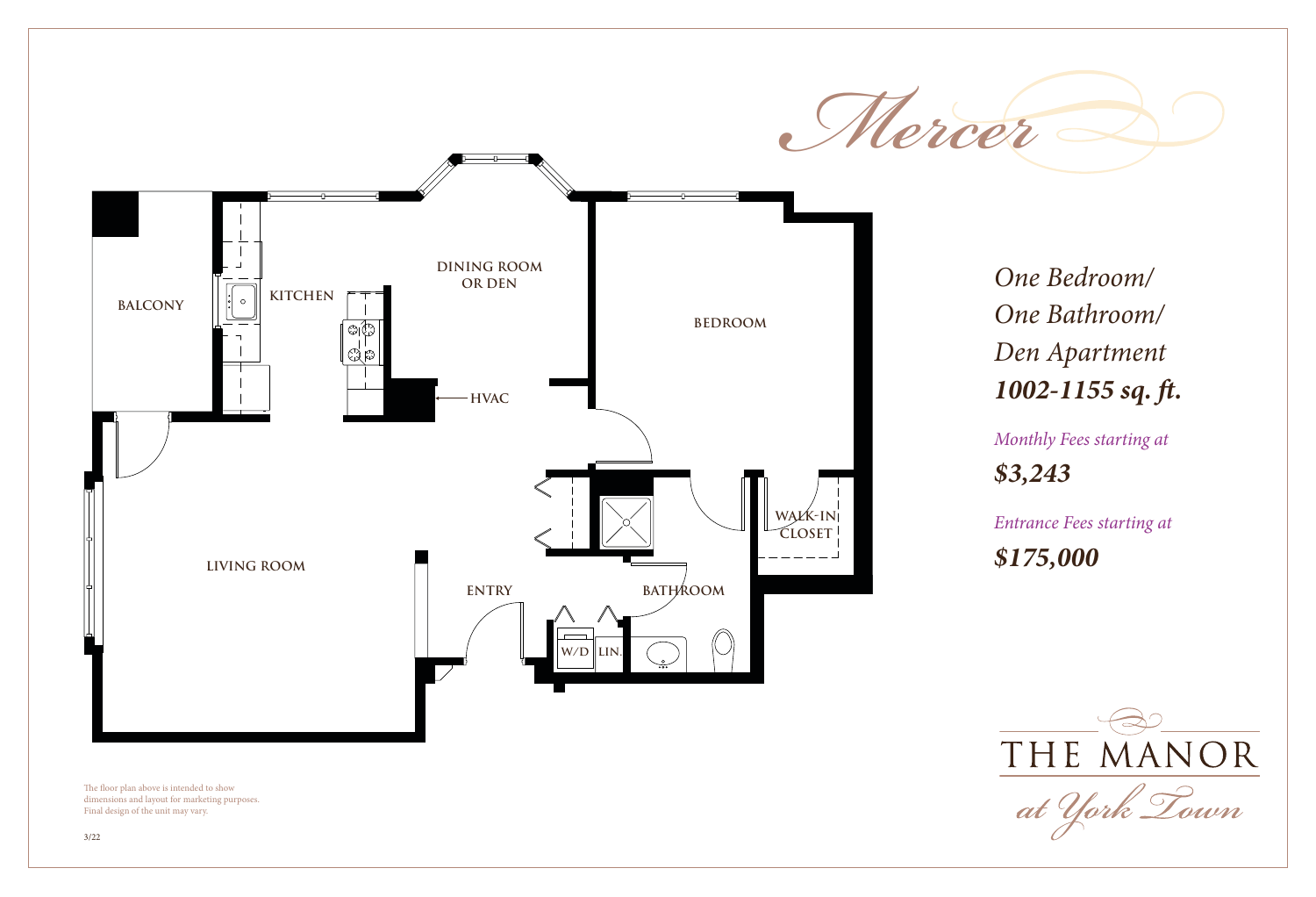



The floor plan above is intended to show dimensions and layout for marketing purposes. Final design of the unit may vary.

*Two Bedroom/ Two Bathroom/ Apartment 1100-1440 sq. ft.*

*Monthly Fees starting at \$3,537*

*Entrance Fees starting at \$200,000*

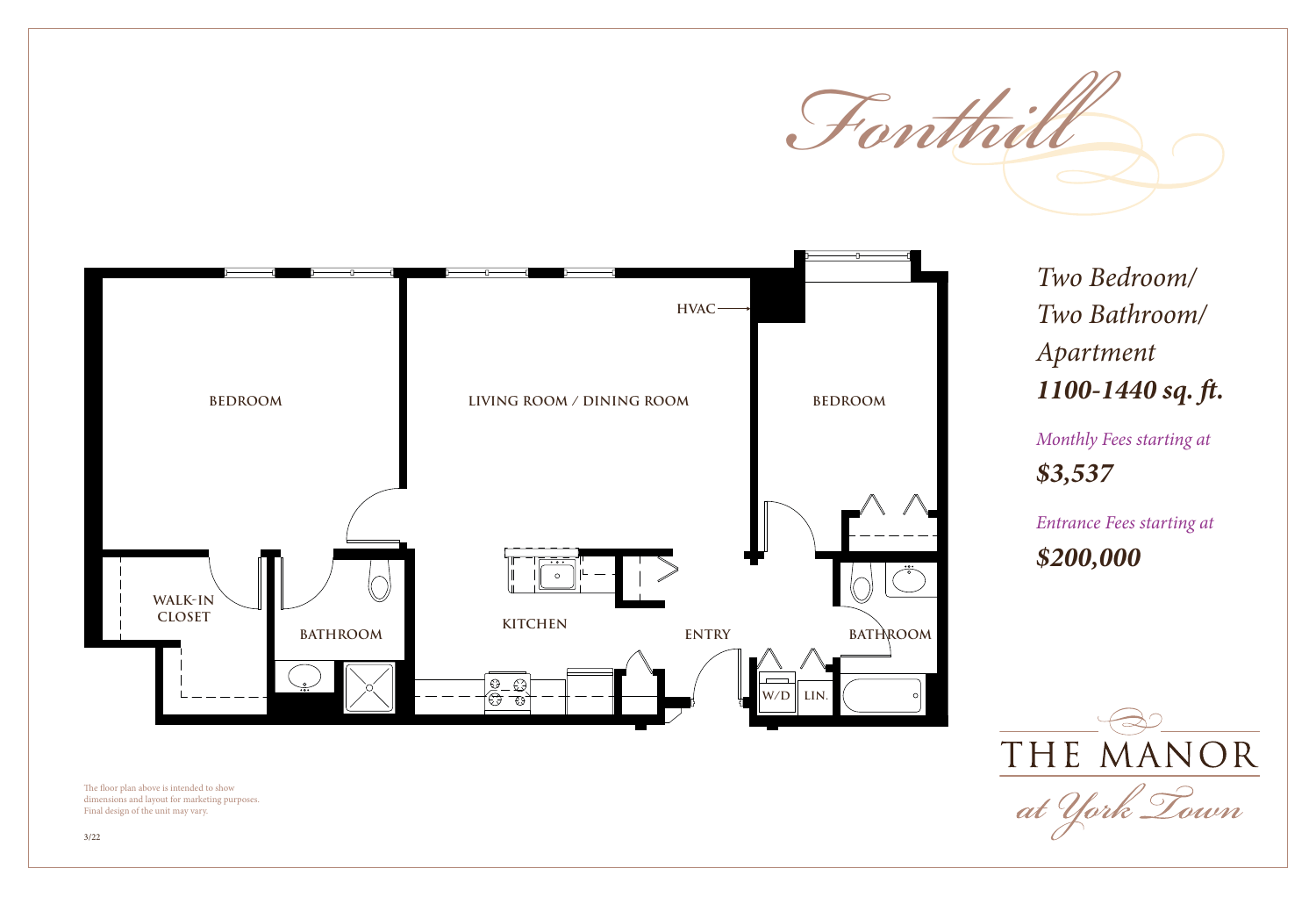

The floor plan above is intended to show dimensions and layout for marketing purposes. Final design of the unit may vary.